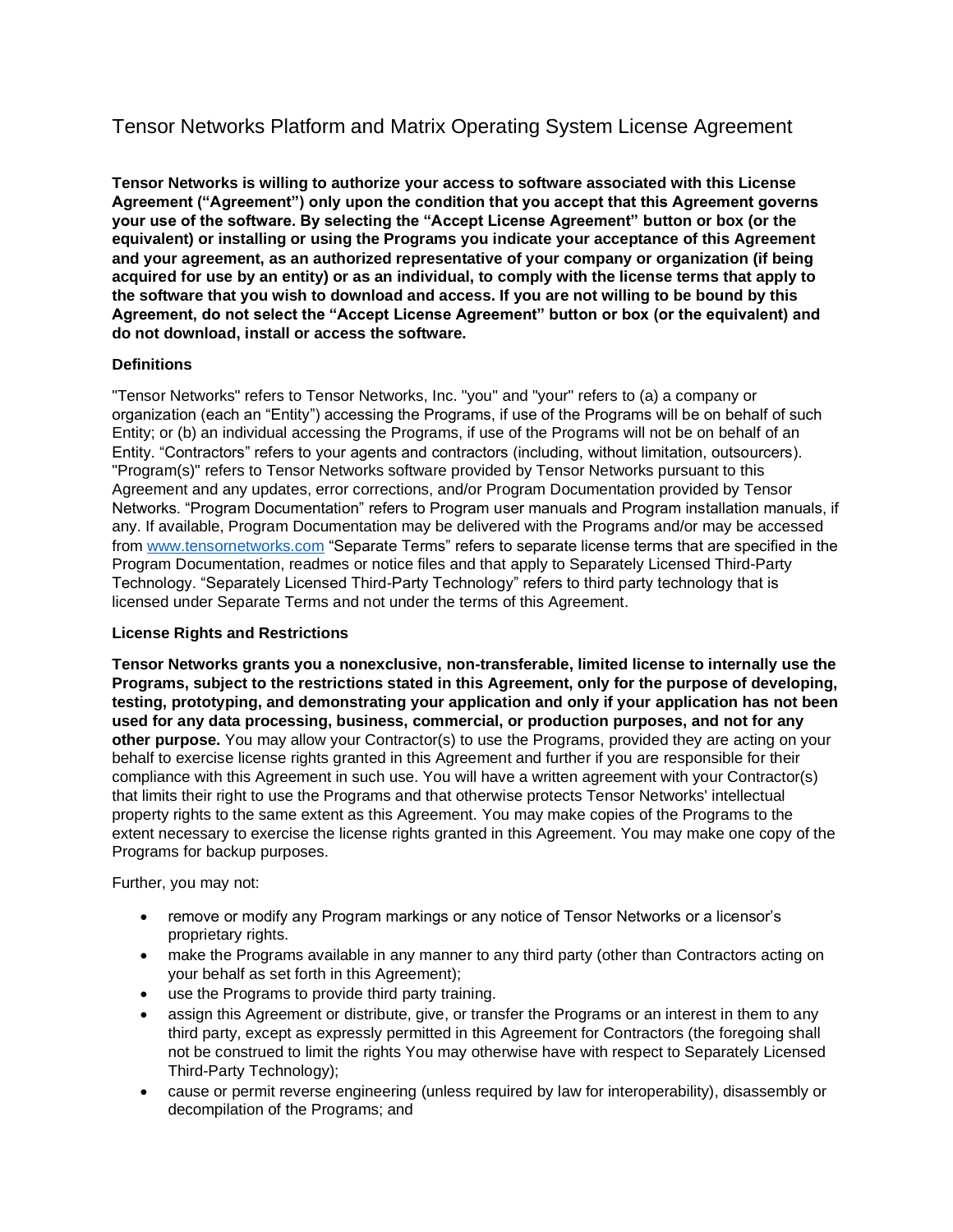• disclose results of any Program benchmark tests without Tensor Networks' prior consent.

The Programs may contain source code that, unless expressly licensed in this Agreement for other purposes (for example, licensed under an open-source license), is provided solely for reference purposes pursuant to the terms of this Agreement and may not be modified.

All rights not expressly granted in this Agreement are reserved by Tensor Networks. **If you want to use the Programs or your application for any purpose other than as expressly permitted under this Agreement, you must obtain from Tensor Networks or a Tensor Networks reseller a valid Programs license under a separate agreement permitting such use.** However, you acknowledge that the Programs may not be intended for production use and/or Tensor Networks may not make a version of the Programs available for production or other purposes; any development or other work you undertake with the Programs is at your sole risk.

# **Ownership**

Tensor Networks or its licensors retain all ownership and intellectual property rights to the Programs.

# **Third-Party Technology**

The Programs may contain or require the use of third-party technology that is provided with the Programs. Tensor Networks may provide certain notices to you in Program Documentation, readmes or notice files in connection with such third-party technology. Third party technology will be licensed to you either under the terms of this Agreement or, if specified in the Program Documentation, readmes or notice files, under Separate Terms. Your rights to use Separately Licensed Third-Party Technology under Separate Terms are not restricted in any way by this Agreement. However, for clarity, notwithstanding the existence of a notice, third party technology that is not Separately Licensed Third-Party Technology shall be deemed part of the Programs and is licensed to you under the terms of this Agreement.

# **Source Code for Open-Source Software**

For software that you receive from Tensor Networks in binary form that is licensed under an open-source license that gives you the right to receive the source code for that binary, you can obtain a copy of the applicable source code by contacting Tensor Networks.

# **Export Controls**

Export laws and regulations of the United States and any other relevant local export laws and regulations apply to the Programs. You agree that such export control laws govern your use of the Programs (including technical data) and any services deliverables provided under this agreement, and you agree to comply with all such export laws and regulations (including "deemed export" and "deemed re-export" regulations). You agree that no data, information, program and/or materials resulting from Programs or services (or direct products thereof) will be exported, directly or indirectly, in violation of these laws, or will be used for any purpose prohibited by these laws including, without limitation, nuclear, chemical, or biological weapons proliferation, or development of missile technology. Accordingly, you confirm:

- You will not download, provide, make available or otherwise export or re-export the Programs, directly or indirectly, to countries prohibited by applicable laws and regulations nor to citizens, nationals, or residents of those countries.
- You are not listed on the United States Department of Treasury lists of Specially Designated Nationals and Blocked Persons, Specially Designated Terrorists, and Specially Designated Narcotics Traffickers, nor are you listed on the United States Department of Commerce Table of Denial Orders.
- You will not download or otherwise export or re-export the Programs, directly or indirectly, to persons on the above-mentioned lists.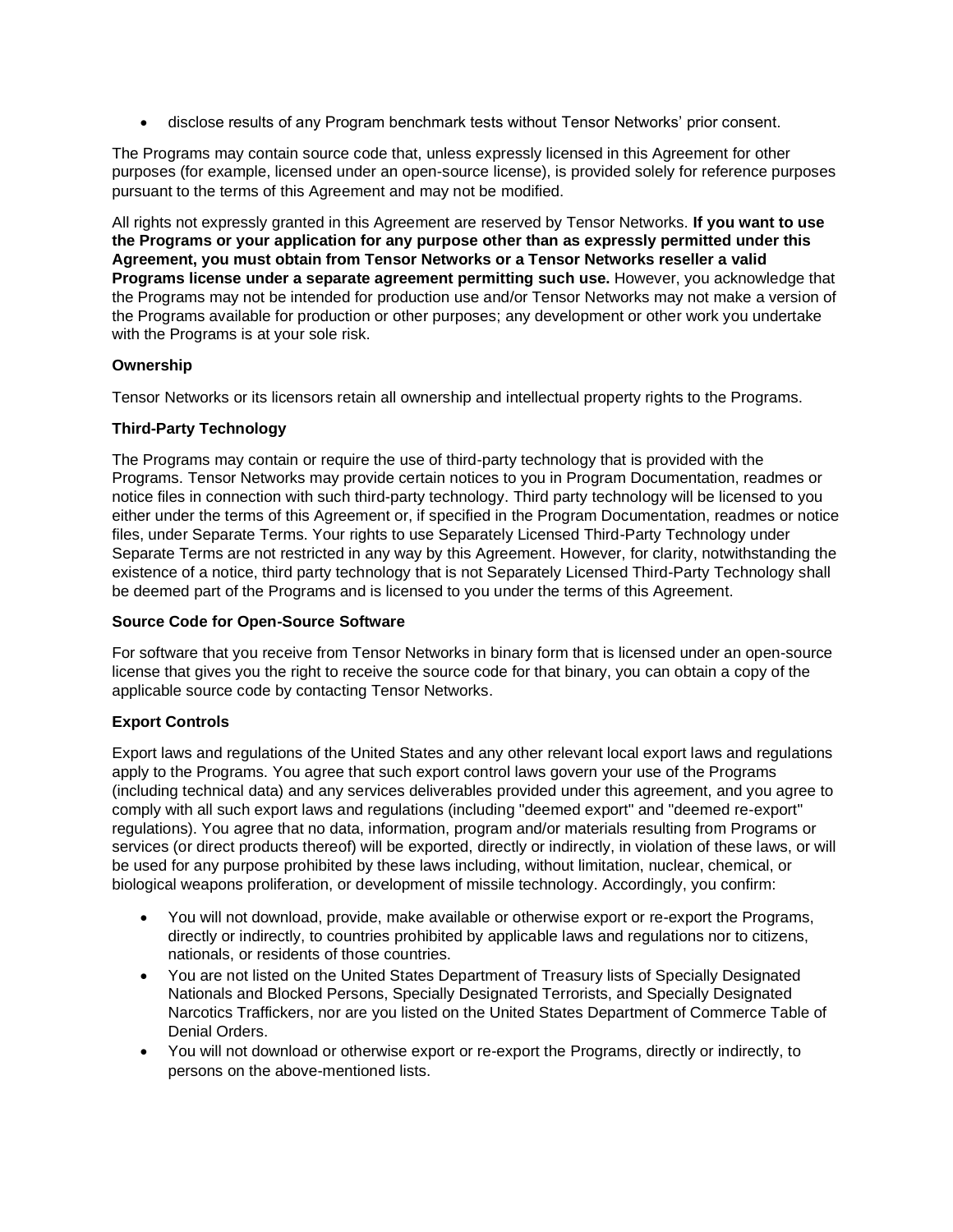• You will not use the Programs for and will not allow the Programs to be used for, any purposes prohibited by applicable law, including, without limitation, for the development, design, manufacture, or production of nuclear, chemical, or biological weapons of mass destruction.

#### **Information Collection**

The Programs' installation and/or auto-update processes, if any, may transmit a limited amount of data to Tensor Networks or its service provider about those processes to help Tensor Networks understand and optimize them. Tensor Networks does not associate the data with personally identifiable information.

### **Disclaimer of Warranties; Limitation of Liability**

**THE PROGRAMS ARE PROVIDED "AS IS" WITHOUT WARRANTY OF ANY KIND. Tensor Networks FURTHER DISCLAIMS ALL WARRANTIES, EXPRESS AND IMPLIED, INCLUDING WITHOUT LIMITATION, ANY IMPLIED WARRANTIES OF MERCHANTABILITY, FITNESS FOR A PARTICULAR PURPOSE, OR NON-INFRINGEMENT.**

**IN NO EVENT WILL Tensor Networks BE LIABLE FOR ANY INDIRECT, INCIDENTAL, SPECIAL, PUNITIVE OR CONSEQUENTIAL DAMAGES, OR DAMAGES FOR LOSS OF PROFITS, REVENUE, DATA OR DATA USE, INCURRED BY YOU OR ANY THIRD PARTY, WHETHER IN AN ACTION IN CONTRACT OR TORT, EVEN IF Tensor Networks HAS BEEN ADVISED OF THE POSSIBILITY OF SUCH DAMAGES. Tensor Networks' ENTIRE LIABILITY FOR DAMAGES UNDER THIS AGREEMENT SHALL IN NO EVENT EXCEED ONE THOUSAND DOLLARS (U.S. \$1,000)** .

#### **No Technical Support**

Unless Tensor Networks support for the Programs, if any, is expressly included in a separate, current support agreement between you and Tensor Networks, Tensor Networks' technical support organization will not provide technical support, phone support, or updates to you for the Programs provided under this Agreement.

#### **Audit; Termination**

Tensor Networks may audit your use of the Programs. You may terminate this Agreement by destroying all copies of the Programs. This Agreement shall automatically terminate without notice if you fail to comply with any of the terms of this Agreement, in which case you shall promptly destroy all copies of the Programs.

#### **Relationship Between the Parties**

Tensor Networks is an independent contractor, and we agree that no partnership, joint venture, or agency relationship exists between us. We each will be responsible for paying our own employees, including employment related taxes and insurance. Nothing in this agreement shall be construed to limit either party's right to independently develop or distribute software that is functionally like the other party's products, so long as proprietary information of the other party is not included in such software.

#### **Entire Agreement; Governing Law**

You agree that this Agreement is the complete agreement for the Programs and this Agreement supersedes all prior or contemporaneous agreements or representations, including any clickwrap, shrinkwrap or similar licenses, or license agreements for prior versions of the Programs. This Agreement may not be modified, and the rights and restrictions may not be altered or waived except in a writing signed by authorized representatives of you and of Tensor Networks. If any term of this Agreement is found to be invalid or unenforceable, the remaining provisions will remain effective.

This Agreement is governed by the substantive and procedural laws of the State of California, USA, and you and Tensor Networks agree to submit to the exclusive authority of, and venue in, the courts of Santa Clara County in California in any dispute arising out of or relating to this Agreement.